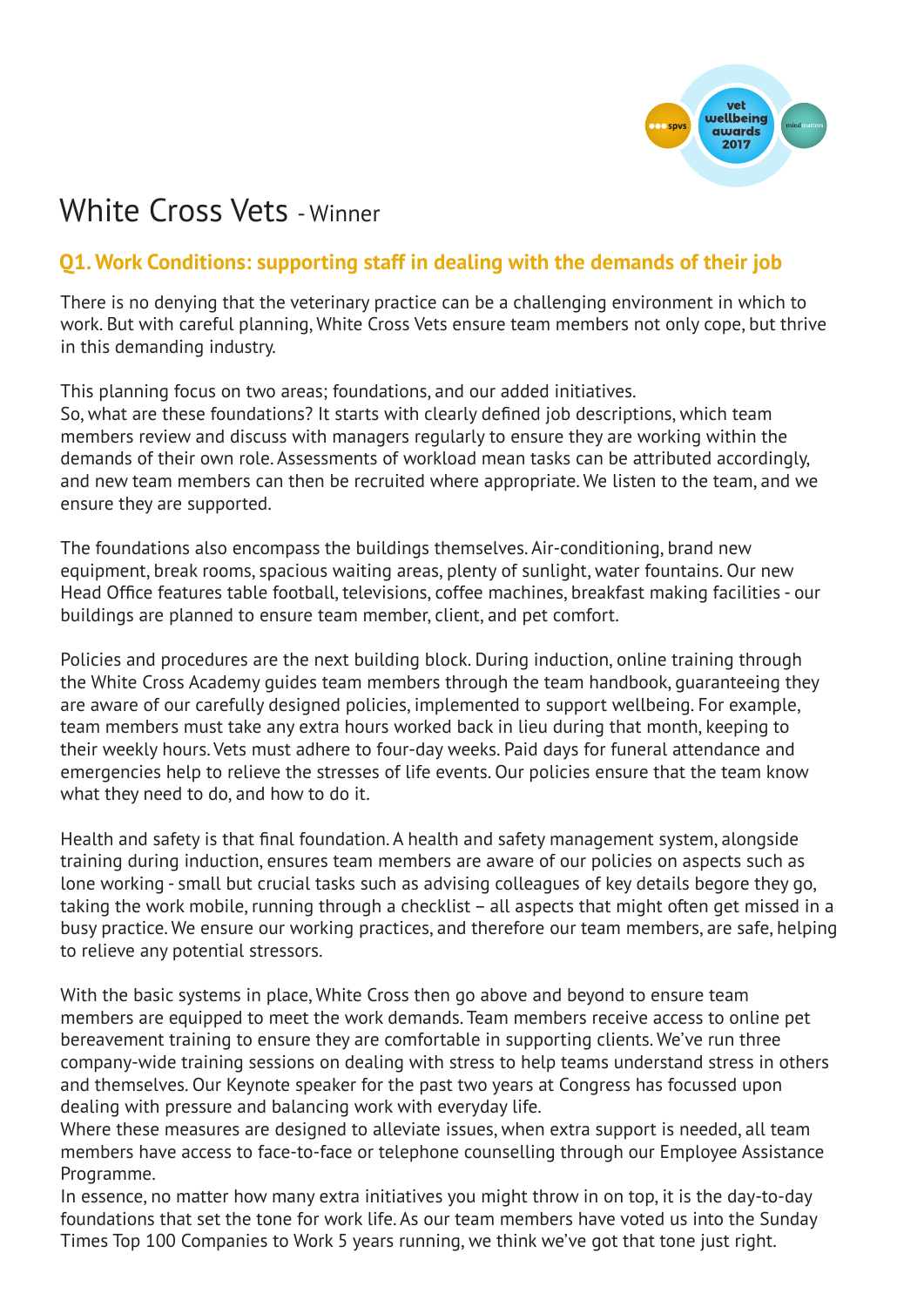## **Q2. Balanced Workload: supporting work-life balance**

Exhaustion. On-call. Late shifts. These negative words are synonymous with the veterinary industry.

But they're unrecognisable at White Cross Vets.

Work-life balance is recognised as being crucial for wellbeing, both physical and mental. And that's why we go above and beyond.

Breaking up the routine of the everyday role is crucial in finding a balance for team members. We provide 5 weeks annual leave plus 7 bank holidays per annum - these holidays cannot be paid or carried over into the next holiday year, ensuring they are taken. This is in addition to our brandnew peternity leave initiative - four days of leave to settle their new pets into their homes. We believe projects and hobbies outside of work are crucial for mental wellbeing, hence we encourage the teams to get involved with the community. Five paid charity days (volunteering for a charity of their choice) are given each year, and many have taken this opportunity to work in animal sanctuaries overseas. School visits and the free treatment for school pets is seen across practices, and in addition we are currently arranging support for the "Street Vet" initiative – an initiative brought to our attention by a team member which supports homeless people's pets. Teams are actively encouraged to pursue charities outside of the veterinary industry; we donated £5500 to the Royal Manchester Children's Hospital following the terrorist attack in the city in 2017 - team members voted unanimously to donate the proceeds of our monthly team member reward scheme to help support the victims of the bombing.

The result of all of this? With plenty of activities outside of the practice, the team come to work refreshed and prepared for the day ahead.

But a balanced workload encompasses life in practice too. We recognise this, ensuring team members work no out-of-hours, vets work four days per week and all team members take regular rest breaks (with two 10-minute breaks plus lunch).

As per legislation, team members can request flexible working, but at White Cross we listen; every single request for flexible working (with examples including job-sharing, part time hours, early shifts only) has been deemed reasonable and agreed in 2017, allowing team members to blend work and life effectively to suit individual needs. Rotas are discussed and arranged during team meetings to accommodate requests, with team members alternating between early (8.30-4.30) and later shifts (11-7). Consecutive weekends of work are only taken in exceptional circumstances and time is always taken back the following week regardless – small touches such as taking time back on a Friday to extend the following weekend are always appreciated.

In short, we do everything we can ensure the balance is there. White Cross Vets are the only practice to ever receive a three-star Best Companies rating being declared 'An Extraordinary Company to Work For' – as voted for by our team, and up against companies across all industries. This proves that work-life balance and the veterinary industry aren't as incompatible as many would suggest.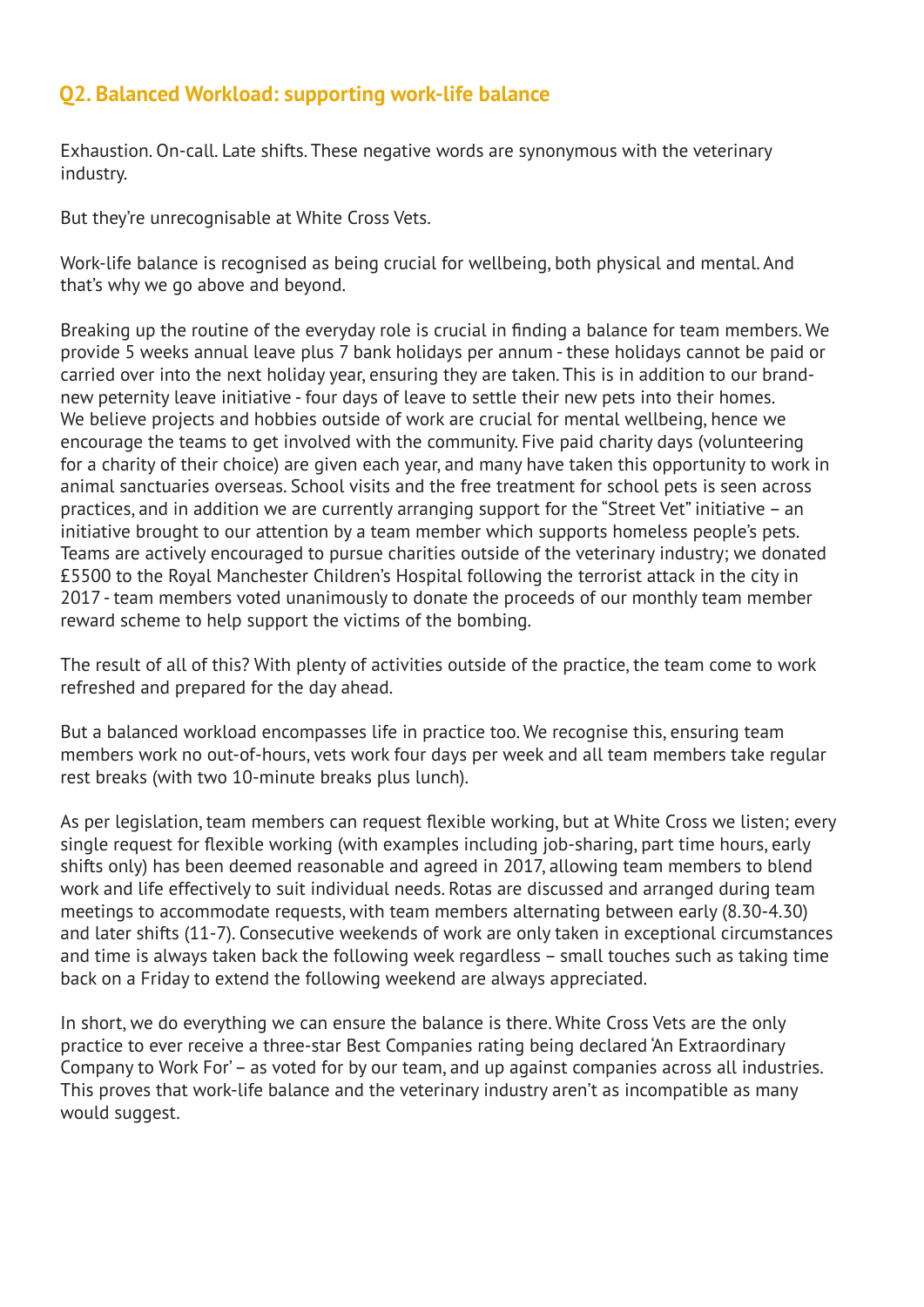## **Q3. Relationships at Work: fostering effective working relationships**

One word crops up again and again in White Cross Vets.

#### Family.

A family run group, with a family ethos, we welcome new team members to the family in numerous ways. And this top down approach helps to foster healthy working relationships in practice.

The tone is set when you walk into practice on your first day; pictures of team member's families and their pets line the walls. Team members are team members, never staff; we are all working together as a team to achieve quality care. A phone call from the MD on day one provides that personal welcome, as does the White Cross Service pin, presented to and worn by every team member with pride.

After day one, team members are introduced to various initiatives that run concurrently to encourage healthy relationships. With cake Mondays once per month, Pilates sessions in the Central Team Support Office every Friday, table football tournaments, Sunday breakfasts in practice on a weekend, team members are never short of opportunities to get involved. Regular team meetings, paid team nights out instead of bonuses, and lunch and learn sessions all help to bring groups together. We even contribute £50 toward team members purchase of fitbits, and have recently launched our fitbit leaderboard, where teams of 3 compete across the group to see who can achieve the most steps each week. This has led to team dog walks, gym sessions, lunchtime strolls – all brilliant for wellbeing and team relations.

Perhaps one of the most powerful ways of ensuring strong working relationships is saying thank you. We equip team members to do this in the form of our own internal currency; the 'Alfie' scheme, named after our MD's Whippet. Each team member receives five Alfies each month which they present to colleagues as a means of recognition in addition to saying thank you. Alfies earnt can be donated to charity or exchanged for shopping vouchers, each one being worth £1.

These everyday initiatives help to support these positive relationships, but it is our company-wide events that truly go that extra step. Our annual Congress brings the whole company together for 3 fantastic days, with a theme this year of "Learn, Make Friends, Have Fun". It includes a prestigious Awards Dinner, our Congress team-building session – this year entitled "Medieval Mayhem" – our very own White Cross Band made up of several talented team members, and a number of hours of CPD from internal and external speakers.

And it doesn't stop there. ALL team members have enjoyed a three day CPD trip to Monaco and Nice. Every two years two CCCs, Nurses and Vets are drawn from a raffle to enjoy a fully funded visit to the NAVC Florida – complete with a visit to Disneyworld! And a group-wide annual Christmas party in Birmingham brings everyone together once again.

These initiatives help to build a fun and positive culture, they say thank you to our team, and they ensure team members make great friends for life.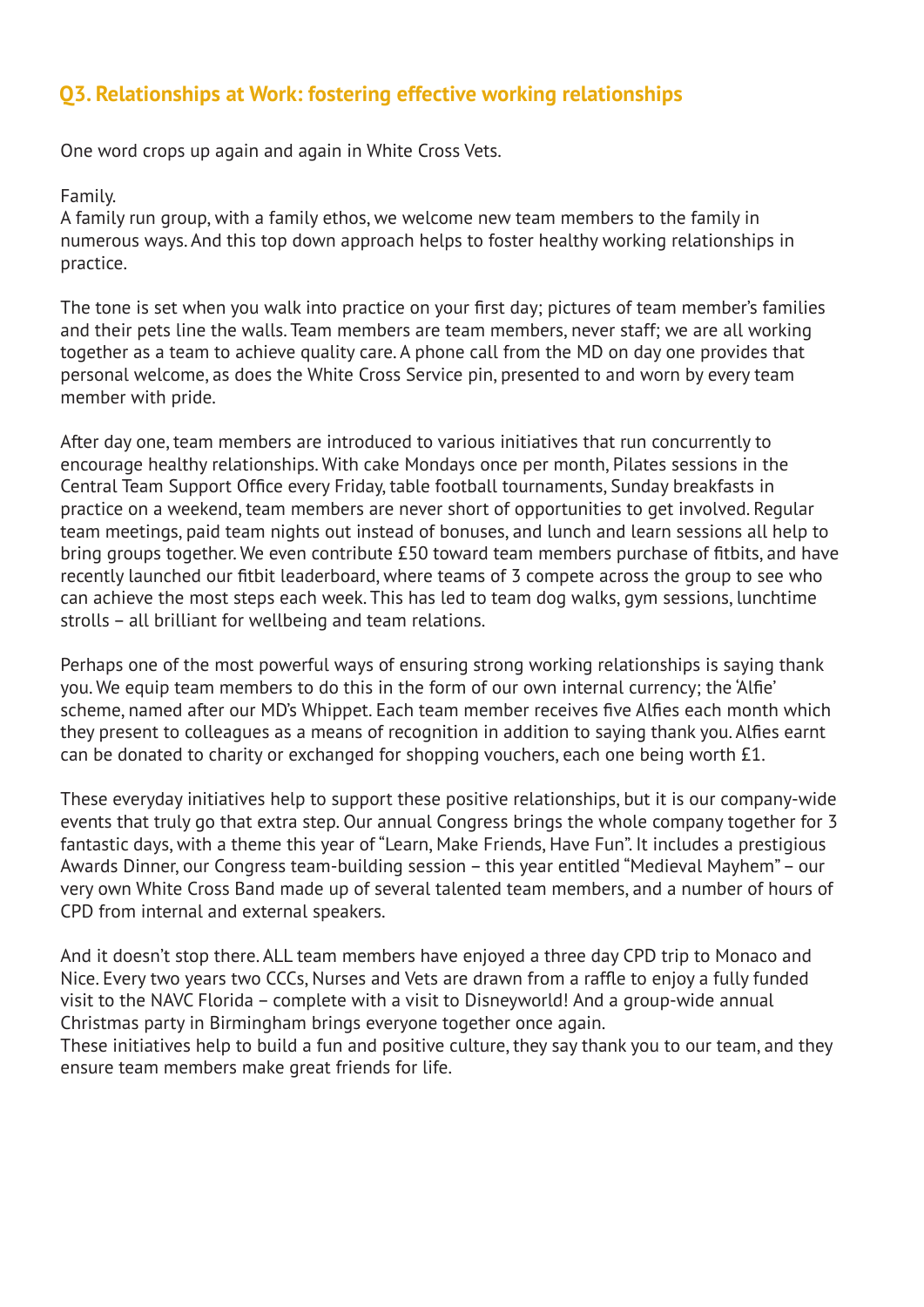## **Q4. Personal & Career Development: enabling staff to work effectively**

Our 2017 survey into "What motivates you?" indicated that the constant learning, development, and ensuing recognition White Cross Vets provide was valued by our teams above anything else. We break our team member development into two areas of focus; internal and external. Internally, training and development is a constant part of White Cross life. Bi-annual appraisals, regular goal setting, and one-to-one meetings provide guidance for both ourselves and the team member as to how things are going, and what the future holds. As a result, we can support the team members in getting where they want to be, be it to move into a management role, or develop into a better practitioner. Consider our marketing and operations assistant, who expressed a desire to progress into operations. Following target-setting, shadowing, training and support, she now works as the operations manager for our north-west practices.

Our online White Cross Academy - a source of e-learning on topics ranging from mindfulness to consult skills – provides further internal support, as do our regular lunch and learns. Take for example our current series of lunchtime sessions based around communication styles, with both fellow team members and clients.

Perhaps the pinnacle of our internal training is our White Cross Congress (see here https://youtu. be/8ahvhRl3rZs). Here, internal and external speakers provide three days of quality CPD, with sessions this year ranging from rabbit anaesthesia to practice culture. It's also our opportunity to recognise top performance and achievement; our White Cross Awards dinner takes place on the Saturday night, with awards such as Nurse of the Year being voted for by team members. This recognition, along with our aforementioned "Alfie" scheme, is all part of our cycle of development. And that's just the internal side. Externally, we offer all vets a £1000 CPD fund, along with support through clinical certificates for many. We have increased our nurse CPD allowance to £500 (with many being funded through certificates also) - and that's not to say this fund is purely spent on clinical areas; some team members have pursued personal interests following their appraisals, with one nurse undergoing a diploma in health and safety. Moreover, all client care co-ordinators have the opportunity to complete NVQs in customer service.

One of our most recent initiatives involves our leadership team. All managers are fully funded through ILM qualifications, but they have now been given the opportunity to enrol as apprentices as they work towards a diploma in leadership and management. This involves monthly coaching with an external provider, as well as quarterly training sessions as a group. Example topics include coaching and mentoring, meaning the team benefit from the skill back in the practice in a trickle-down effect.

It's a constant cycle of feedback, goal-setting, training and recognition at White Cross Vets. A culture of growth (one of our four principles), problem solving, fulfilled potentials, and engaged individuals follows. And as our surveys indicate, it's a culture the team relish.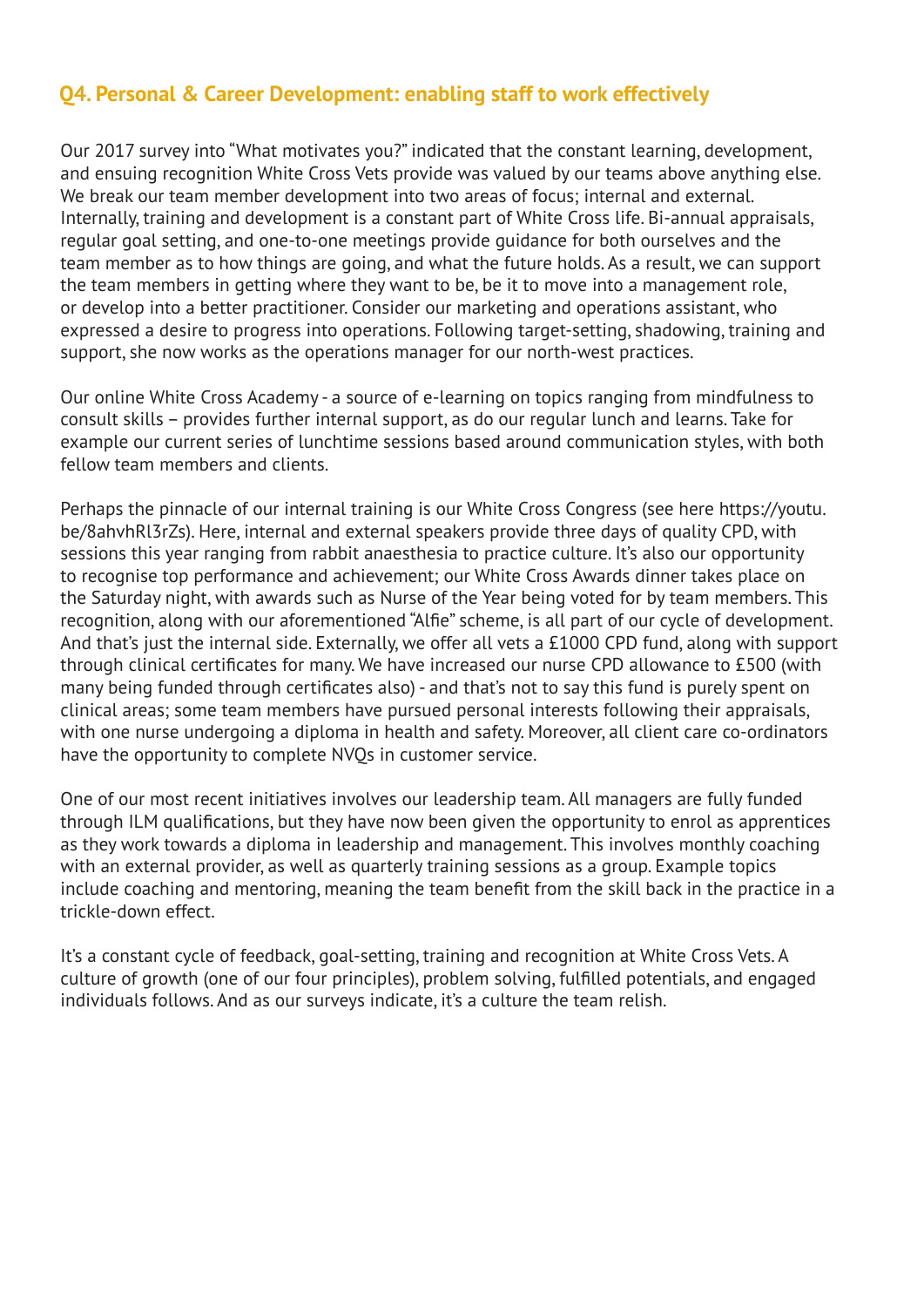## **Q5. Control at Work: enabling staff to have a say in their work**

Our teams keep our practices going. And it is therefore logical for them to have a meaningful input into how things are done, and how we might improve.

How do we ensure this happen? It starts with day-to-day behaviours and platforms for feedback. Regular one-to-ones allow for discussion of personal roles and duties, and weekly team meetings allow teams to establish the most efficient working practices. Happiness surveys provide constant feedback on how things can be improved. It means everybody has a say, has autonomy, and is heard.

Managers are given real responsibility in budgeting for their clinic, making final decisions on recruitment, deciding how things are done. They are also trained on the importance of empowerment through our ILM sessions, teaching them the value of giving team members responsibility. We offer a social media platform through Facebook discussion groups for each job role, through which team members can discuss ideas as to how things are done.

Beyond day-to-day roles, we're also aware that there is nobody better placed when deciphering how the company can be improved on a wider scale. That's why we hold "Ask Tim" sessions twice each year, where the managing director visits each practice in turn and meets with the team. They have the opportunity to ask questions and make suggestions to improve practice life.

Similarly, our bi-annual Voice meeting plays a crucial role in encouraging suggestions for improvement. A different practice hosts the meeting each time, with a representative from each practice (not from the leadership team) attending. They share issues from their practices and together we look for solutions. For example, one meeting a practice highlighted that the term 'receptionist' did not show full appreciation for the front of house role, it had negative connotations. The representatives therefore proposed a new name, which the practices voted upon, and all receptionists were renamed CCCs (Client Care Coordinators).

We have introduced a "great ideas" e-mail address, to which team members e-mail in any ideas they think can improve practice life. One such idea which has been implemented is peternity leave, 4 days leave to raise new pets. During our 80 prizes in 80 days initiative (see Q7), one of the prizes was "MD for the day". One of our CCCs won the prize, and was invited to run the company for the day, opening a new practice, going for lunch with a drugs company rep, and seeing how everything comes together to make White Cross tick. Efforts such as this just highlight our culture of listening and working with our team to improve – they make a difference.

Ongoing discussion, involvement and greater autonomy are key at White Cross. It's why we scored so highly on the Best Companies section relating to control at work. Our team members know they are listened to, they have autonomy each day, and they're a source of knowledge and ideas we would be foolish to ignore.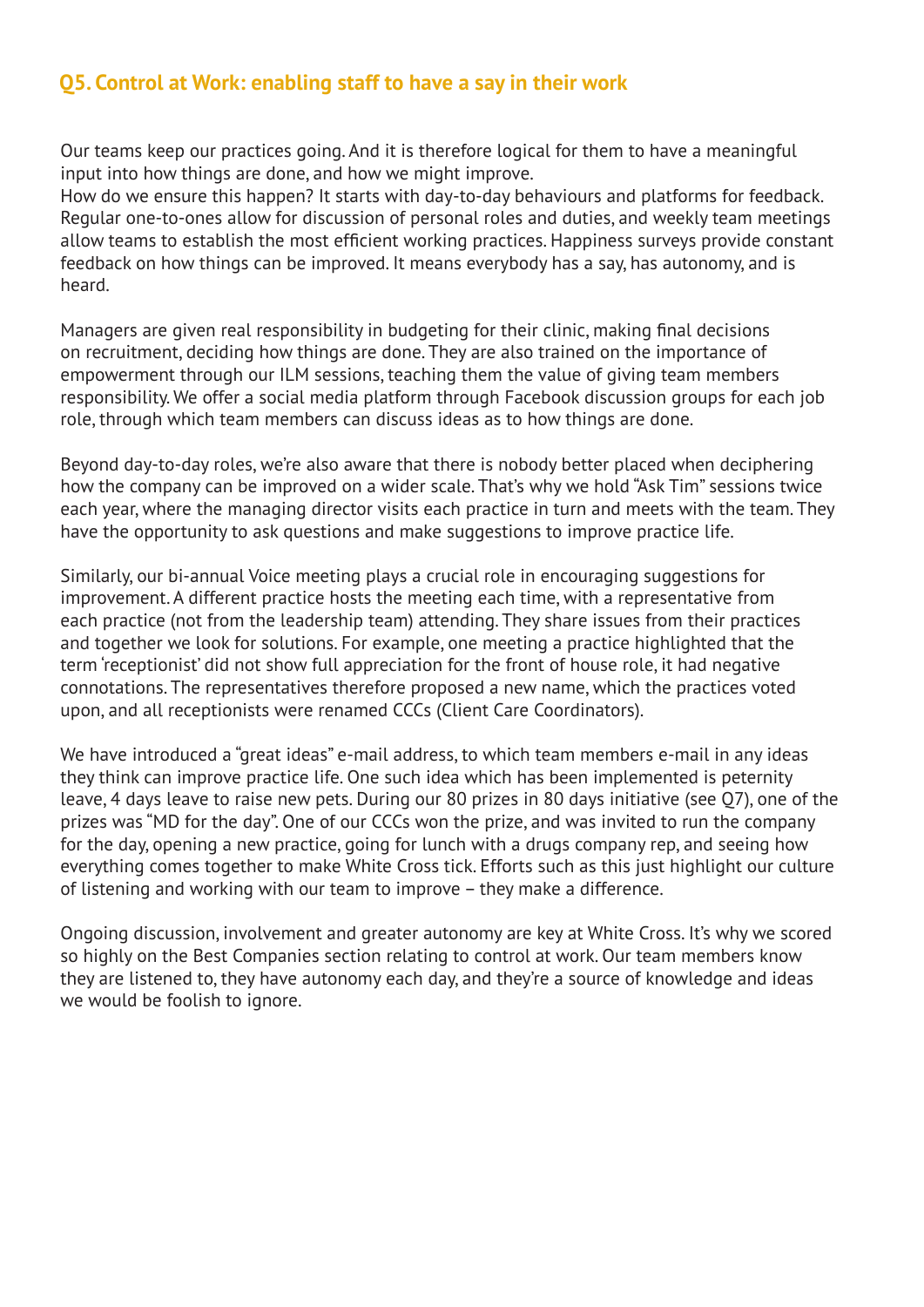## **Q6. Communication at Work**

Being multi-site brings its challenges in terms of keeping team members up to speed with company-life, but we combat this to ensure strong internal interaction and communication across the group, so that the White Cross family stays connected.

Communication starts from day one at White Cross with communication of our business aims; we communicate our organisational goals through our Principles One training session, a session all new team members take part in to ensure they understand what we are all about, what we aim for, and how we function. Posters of the principles can then be seen across practices, again reinforcing our organisational aims.

Each team member is then signed up to our weekly electronic team newsletter 'Briefly Connected' (currently on its 175th edition) and our six-monthly award-winning 'Connected' magazine, ensuring our team members keep in touch with what is happening in the organisation - be it birthdays, exciting initiatives within practices, or other celebrations such as new team members. Regular communication runs out through practice e-mails, Facebook discussion groups, practice WhatsApp groups, and through our team intranet.

Whilst keeping up to speed on things is key, personal meet-ups ensure the White Cross family remain a tightly knit unit. Our bi-annual voice meeting, annual Congress, and whole-group Christmas party provide those personal meet-ups twice per year.

On top of all this, recent initiatives include our Total Reward Statements, an annual communication outlining the full package offered to team members, encompassing each benefit they are entitled to. This provides clarity, and ensures nobody misses out on any of our wonderful perks. Our recent 80 Prizes in 80 Days draw, celebrating 80 years of White Cross, involved a Facebook live prize draw at 1pm each day for 80 consecutive days. This video messaging opened up a whole new forum of interaction between our teams around the country.

A final aspect to consider is communicating change. Minor changes (such as a new boiler being fitted) may be communicated through the weekly newsletter or team intranet. For major change to everyday working life – such as our switch to Sunday opening at our Redcar practice - faceto-face explanations would take place, followed by consultation with the teams as a group and individually to gain team members thoughts and proposals of how the change would impact them. Further proposals and explanations would then take place based on these thoughts and proposals, before the change went ahead with employee agreement. The result is a thorough process that takes team member needs into account.

We're a family company, but as we grow, we need to ensure we don't grow apart. Our communication strategy and slick marketing department, ensure this doesn't happen.